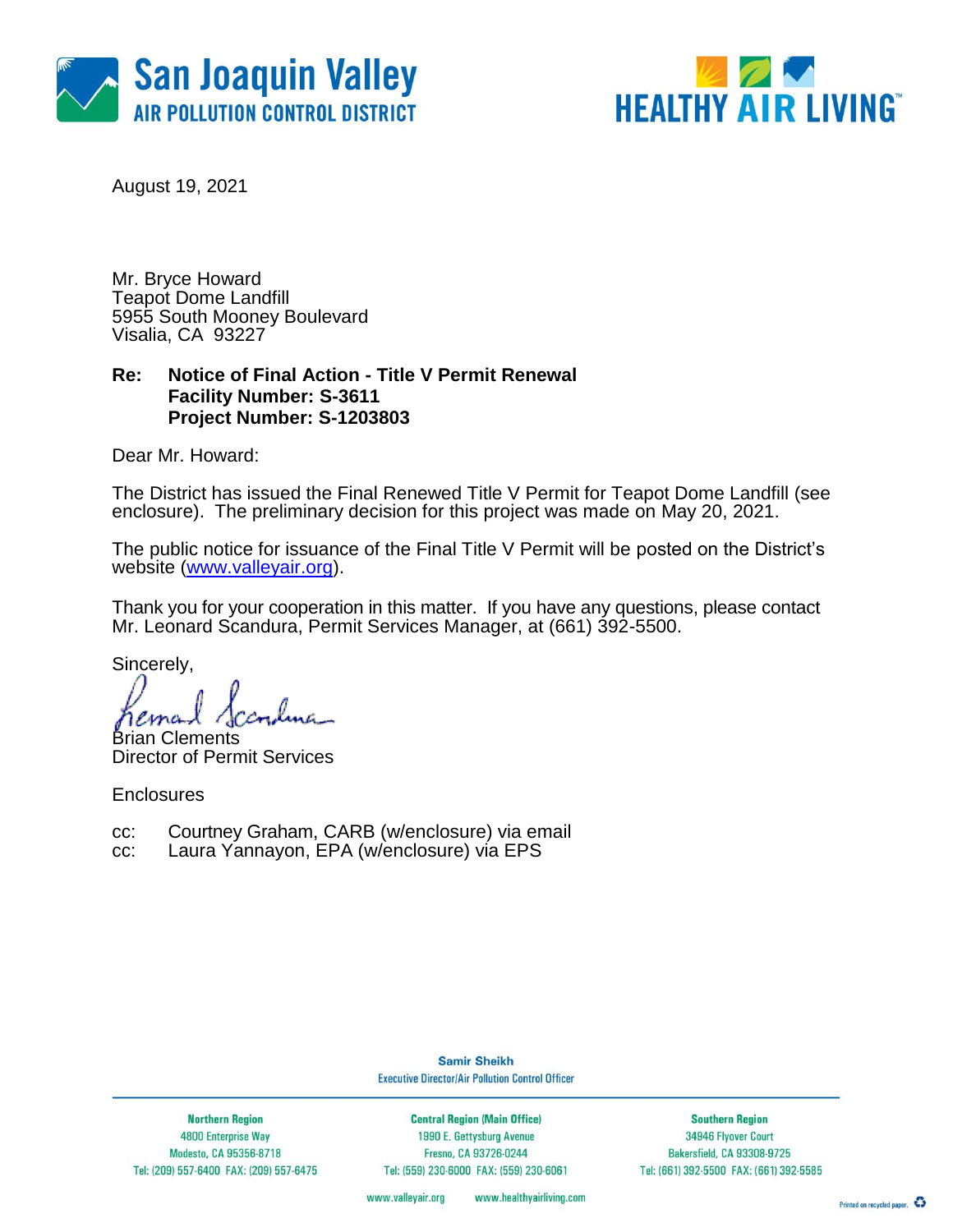



# **Permit to Operate**

# **FACILITY:** S-3611 **EXPIRATION DATE:** 08/31/2026

| <b>LEGAL OWNER OR OPERATOR:</b><br><b>MAILING ADDRESS:</b> | <b>TEAPOT DOME LANDFILL</b><br>5955 S MOONEY BLVD<br>VISALIA, CA 93277 |
|------------------------------------------------------------|------------------------------------------------------------------------|
| <b>FACILITY LOCATION:</b>                                  | 21063 AVENUE 128<br>PORTERVILLE, CA                                    |
| <b>FACILITY DESCRIPTION:</b>                               | <b>SANITARY LANDFILL</b>                                               |

The Facility's Permit to Operate may include Facility-wide Requirements as well as requirements that apply to specific permit units.

This Permit to Operate remains valid through the permit expiration date listed above, subject to payment of annual permit fees and compliance with permit conditions and all applicable local, state, and federal regulations. This permit is valid only at the location specified above, and becomes void upon any transfer of ownership or location. Any modification of the equipment or operation, as defined in District Rule 2201, will require prior District approval. This permit shall be posted as prescribed in District Rule 2010.

Samir Sheikh Brian Clements<br>Executive Director / APCO Director of Permit Services

Aug 19 2021 8:13AM -- KLEVANND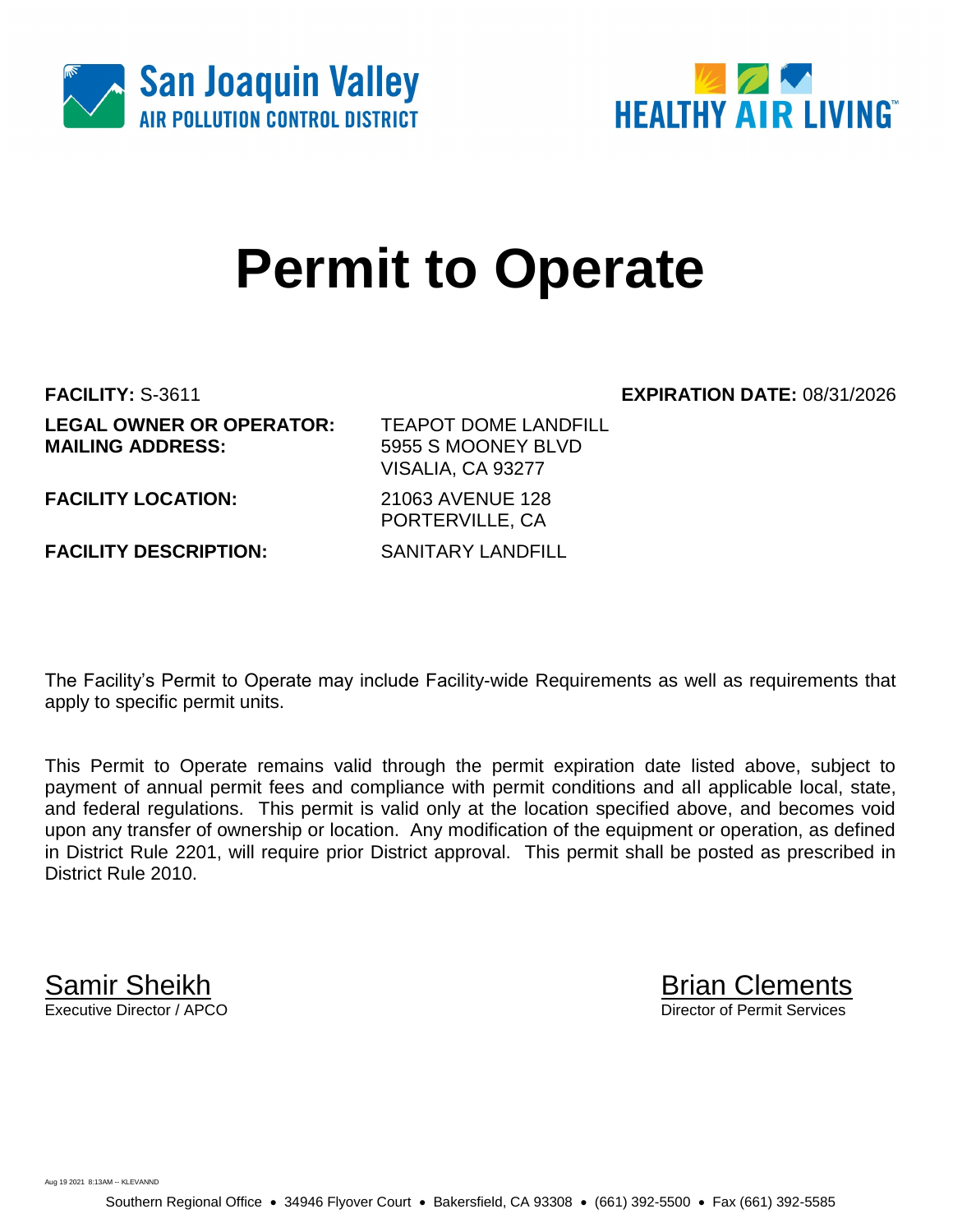# *San Joaquin Valley Air Pollution Control District*

### **FACILITY:** S-3611-0-3 **EXPIRATION DATE:** 08/31/2026

# **FACILITY-WIDE REQUIREMENTS**

- 1. The owner or operator shall notify the District of any breakdown condition as soon as reasonably possible, but no later than one hour after its detection, unless the owner or operator demonstrates to the District's satisfaction that the longer reporting period was necessary. [District Rule 1100, 6.1; County Rules 110 (Fresno, Stanislaus, San Joaquin); 109 (Merced); 113 (Madera); and 111 (Kern, Tulare, Kings)] Federally Enforceable Through Title V Permit
- 2. The District shall be notified in writing within ten days following the correction of any breakdown condition. The breakdown notification shall include a description of the equipment malfunction or failure, the date and cause of the initial failure, the estimated emissions in excess of those allowed, and the methods utilized to restore normal operations. [District Rule 1100, 7.0; County Rules 110 (Fresno, Stanislaus, San Joaquin); 109 (Merced); 113 (Madera); and 111 (Kern, Tulare, Kings)] Federally Enforceable Through Title V Permit
- 3. The owner or operator of any stationary source operation that emits more than 25 tons per year of nitrogen oxides or reactive organic compounds, shall provide the District annually with a written statement in such form and at such time as the District prescribes, showing actual emissions of nitrogen oxides and reactive organic compounds from that source. [District Rule 1160, 5.0] Federally Enforceable Through Title V Permit
- 4. Any person building, altering or replacing any operation, article, machine, equipment, or other contrivance, the use of which may cause the issuance of air contaminants or the use of which may eliminate, reduce, or control the issuance of air contaminants, shall first obtain an Authority to Construct (ATC) from the District unless exempted by District Rule 2020 (12/20/07). [District Rule 2010, 3.0 and 4.0; and 2020] Federally Enforceable Through Title V Permit
- 5. The permittee must comply with all conditions of the permit including permit revisions originated by the District. All terms and conditions of a permit that are required pursuant to the Clean Air Act (CAA), including provisions to limit potential to emit, are enforceable by the EPA and Citizens under the CAA. Any permit noncompliance constitutes a violation of the CAA and the District Rules and Regulations, and is grounds for enforcement action, for permit termination, revocation, reopening and reissuance, or modification; or for denial of a permit renewal application. [District Rules 2070, 7.0; 2080; and 2520, 9.8.1 and 9.13.1] Federally Enforceable Through Title V Permit
- 6. A Permit to Operate or an Authority to Construct shall not be transferred unless a new application is filed with and approved by the District. [District Rule 2031] Federally Enforceable Through Title V Permit
- 7. Every application for a permit required under Rule 2010 (12/17/92) shall be filed in a manner and form prescribed by the District. [District Rule 2040] Federally Enforceable Through Title V Permit
- 8. The operator shall maintain records of required monitoring that include: 1) the date, place, and time of sampling or measurement; 2) the date(s) analyses were performed; 3) the company or entity that performed the analysis; 4) the analytical techniques or methods used; 5) the results of such analysis; and 6) the operating conditions at the time of sampling or measurement. [District Rule 2520, 9.4.1] Federally Enforceable Through Title V Permit
- 9. The operator shall retain records of all required monitoring data and support information for a period of at least 5 years from the date of the monitoring sample, measurement, or report. Support information includes copies of all reports required by the permit and, for continuous monitoring instrumentation, all calibration and maintenance records and all original strip-chart recordings. [District Rule 2520, 9.4.2] Federally Enforceable Through Title V Permit

FACILITY-WIDE REQUIREMENTS CONTINUE ON NEXT PAGE

These terms and conditions are part of the Facility-wide Permit to Operate. Any amendments to these Facility-wide Requirements that affect specific Permit Units may constitute modification of those Permit Units.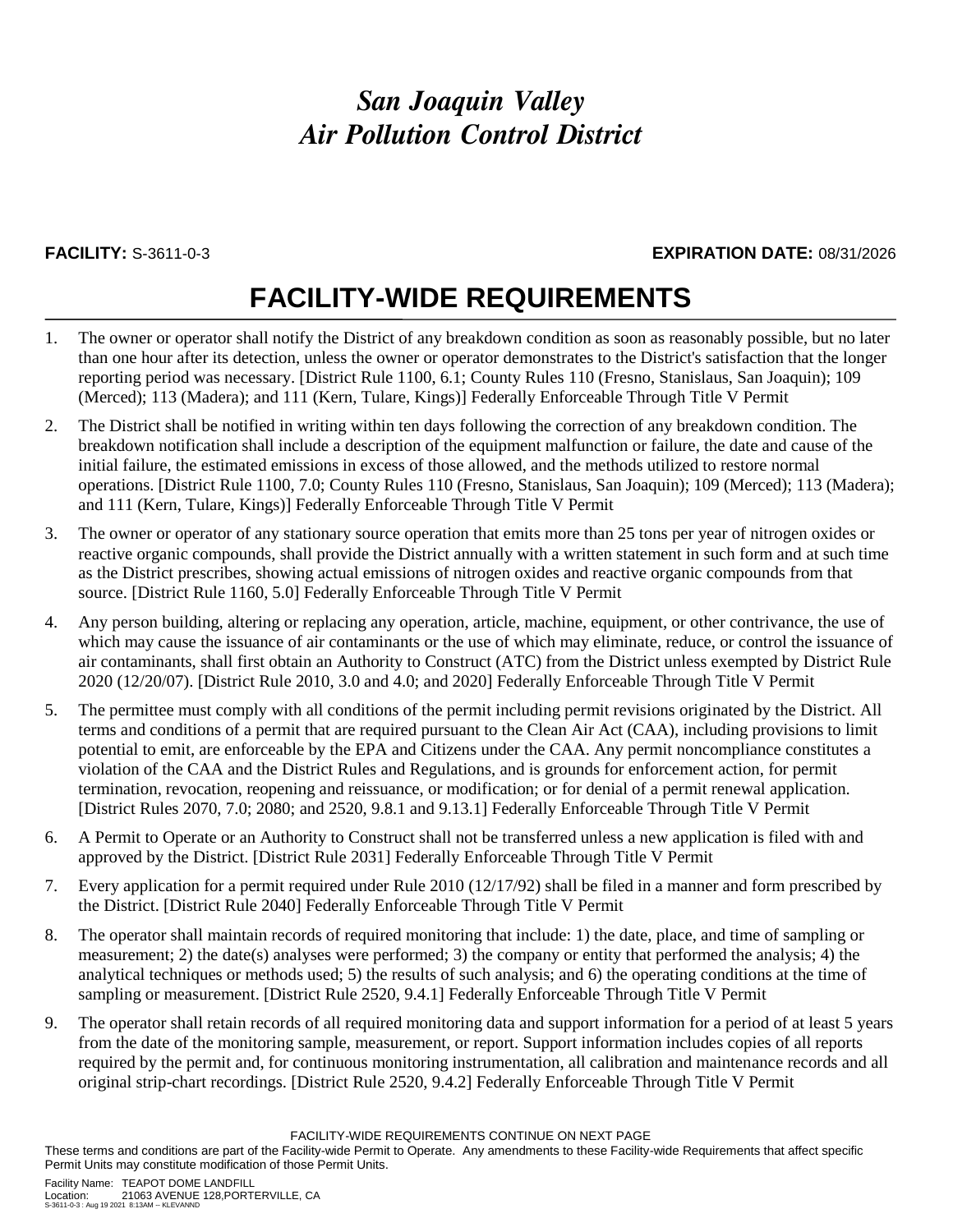Facility-wide Requirements for S-3611-0-3 (continued) Page 2 of 4

- 10. The operator shall submit reports of any required monitoring at least every six months unless a different frequency is required by an applicable requirement. All instances of deviations from permit requirements must be clearly identified in such reports. [District Rule 2520, 9.5.1] Federally Enforceable Through Title V Permit
- 11. Deviations from permit conditions must be promptly reported, including deviations attributable to upset conditions, as defined in the permit. For the purpose of this condition, promptly means as soon as reasonably possible, but no later than 10 days after detection. The report shall include the probable cause of such deviations, and any corrective actions or preventive measures taken. All required reports must be certified by a responsible official consistent with section 10.0 of District Rule 2520 (6/21/01). [District Rules 2520, 9.5.2 and 1100, 7.0] Federally Enforceable Through Title V Permit
- 12. If for any reason a permit requirement or condition is being challenged for its constitutionality or validity by a court of competent jurisdiction, the outcome of such challenge shall not affect or invalidate the remainder of the conditions or requirements in that permit. [District Rule 2520, 9.7] Federally Enforceable Through Title V Permit
- 13. It shall not be a defense for a permittee in an enforcement action that it would have been necessary to halt or reduce the permitted activity in order to maintain compliance with the conditions of the permit. [District Rule 2520, 9.8.2] Federally Enforceable Through Title V Permit
- 14. The permit may be modified, revoked, reopened and reissued, or terminated for cause. The filing of a request by the permittee for a permit modification, revocation and reissuance, or termination, or a notification of planned changes or anticipated noncompliance does not stay any permit condition. [District Rule 2520, 9.8.3] Federally Enforceable Through Title V Permit
- 15. The permit does not convey any property rights of any sort, or any exclusive privilege. [District Rule 2520, 9.8.4] Federally Enforceable Through Title V Permit
- 16. The Permittee shall furnish to the District, within a reasonable time, any information that the District may request in writing to determine whether cause exists for modifying, revoking and reissuing, or terminating the permit or to determine compliance with the permit. Upon request, the permittee shall also furnish to the District copies of records required to be kept by the permit or, for information claimed to be confidential, the permittee may furnish such records directly to EPA along with a claim of confidentiality. [District Rule 2520, 9.8.5] Federally Enforceable Through Title V Permit
- 17. The permittee shall pay annual permit fees and other applicable fees as prescribed in Regulation III of the District Rules and Regulations. [District Rule 2520, 9.9] Federally Enforceable Through Title V Permit
- 18. Upon presentation of appropriate credentials, a permittee shall allow an authorized representative of the District to enter the permittee's premises where a permitted source is located or emissions related activity is conducted, or where records must be kept under condition of the permit. [District Rule 2520, 9.13.2.1] Federally Enforceable Through Title V Permit
- 19. Upon presentation of appropriate credentials, a permittee shall allow an authorized representative of the District to have access to and copy, at reasonable times, any records that must be kept under the conditions of the permit. [District Rule 2520, 9.13.2.2] Federally Enforceable Through Title V Permit
- 20. Upon presentation of appropriate credentials, a permittee shall allow an authorized representative of the District to inspect at reasonable times any facilities, equipment, practices, or operations regulated or required under the permit. [District Rule 2520, 9.13.2.3] Federally Enforceable Through Title V Permit
- 21. Upon presentation of appropriate credentials, a permittee shall allow an authorized representative of the District to sample or monitor, at reasonable times, substances or parameters for the purpose of assuring compliance with the permit or applicable requirements. [District Rule 2520, 9.13.2.4] Federally Enforceable Through Title V Permit
- 22. No air contaminants shall be discharged into the atmosphere for a period or periods aggregating more than 3 minutes in any one hour which is as dark or darker than Ringelmann #1 or equivalent to 20% opacity and greater, unless specifically exempted by District Rule 4101 (02/17/05). If the equipment or operation is subject to a more stringent visible emission standard as prescribed in a permit condition, the more stringent visible emission limit shall supersede this condition. [District Rule 4101, and County Rules 401 (in all eight counties in the San Joaquin Valley)] Federally Enforceable Through Title V Permit

FACILITY-WIDE REQUIREMENTS CONTINUE ON NEXT PAGE These terms and conditions are part of the Facility-wide Permit to Operate.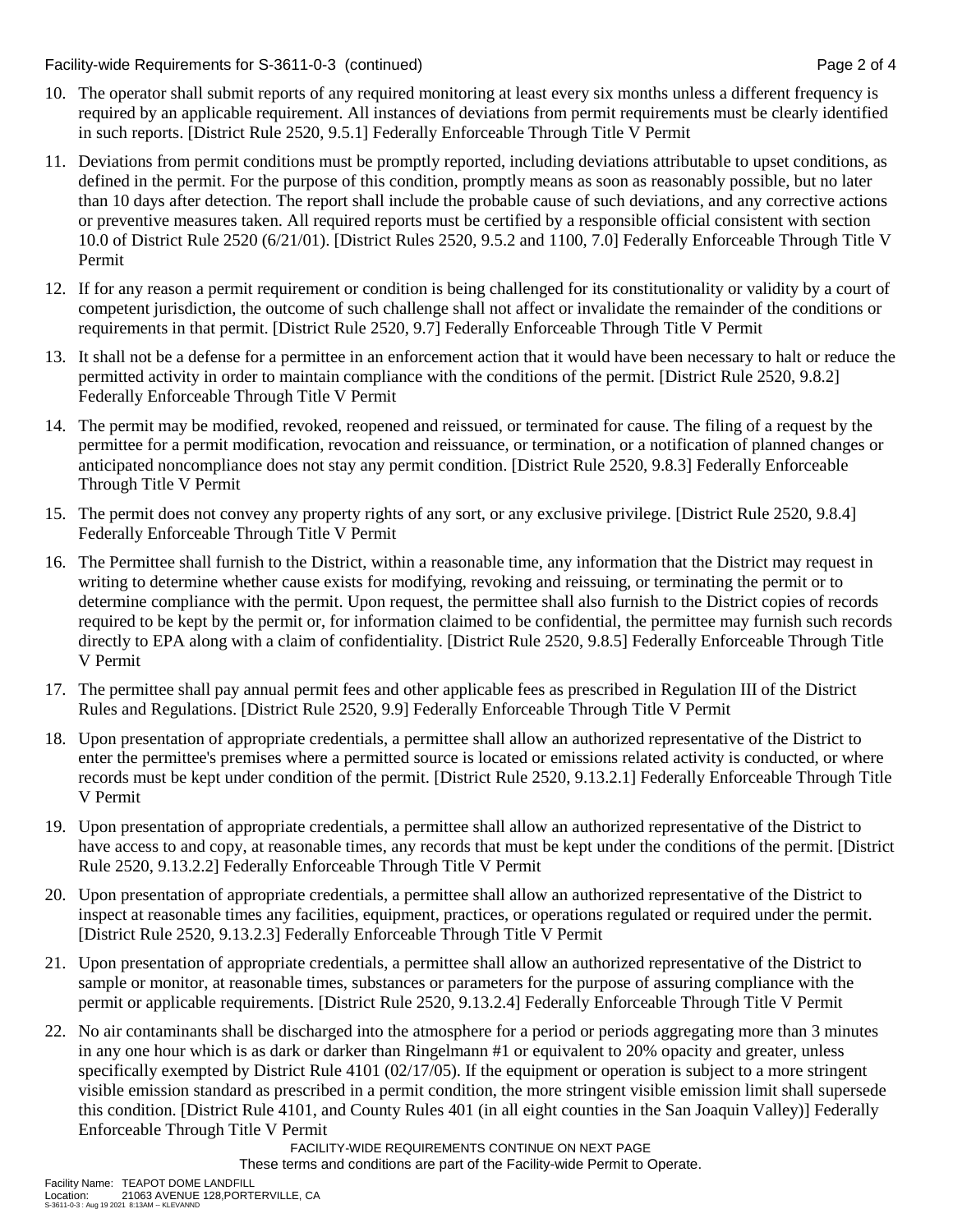Facility-wide Requirements for S-3611-0-3 (continued) Page 3 of 4

- 23. No person shall manufacture, blend, repackage, supply, sell, solicit or apply any architectural coating with a VOC content in excess of the corresponding limit specified in Table of Standards 1 effective until 12/30/10 or Table of Standards 2 effective on and after 1/1/11 of District Rule 4601 (12/17/09) for use or sale within the District. [District Rule 4601, 5.1] Federally Enforceable Through Title V Permit
- 24. All VOC-containing materials subject to Rule 4601 (12/17/09) shall be stored in closed containers when not in use. [District Rule 4601, 5.4] Federally Enforceable Through Title V Permit
- 25. The permittee shall comply with all the Labeling and Test Methods requirements outlined in Rule 4601 sections 6.1 and 6.3 (12/17/09). [District Rule 4601, 6.1 and 6.3] Federally Enforceable Through Title V Permit
- 26. With each report or document submitted under a permit requirement or a request for information by the District or EPA, the permittee shall include a certification of truth, accuracy, and completeness by a responsible official. [District Rule 2520, 9.13.1 and 10.0] Federally Enforceable Through Title V Permit
- 27. If the permittee performs maintenance on, or services, repairs, or disposes of appliances, the permittee shall comply with the standards for Recycling and Emissions Reduction pursuant to 40 CFR Part 82, Subpart F. [40 CFR 82 Subpart F] Federally Enforceable Through Title V Permit
- 28. If the permittee performs service on motor vehicles when this service involves the ozone-depleting refrigerant in the motor vehicle air conditioner (MVAC), the permittee shall comply with the standards for Servicing of Motor Vehicle Air Conditioners pursuant to all the applicable requirements as specified in 40 CFR Part 82, Subpart B. [40 CFR Part 82, Subpart B] Federally Enforceable Through Title V Permit
- 29. Disturbances of soil related to any construction, demolition, excavation, extraction, or other earthmoving activities shall comply with the requirements for fugitive dust control in District Rule 8021 unless specifically exempted under Section 4.0 of Rule 8021 (8/19/2004) or Rule 8011 (8/19/2004). [District Rules 8011 and 8021] Federally Enforceable Through Title V Permit
- 30. Outdoor handling, storage and transport of any bulk material which emits dust shall comply with the requirements of District Rule 8031, unless specifically exempted under Section 4.0 of Rule 8031 (8/19/2004) or Rule 8011 (8/19/2004). [District Rules 8011 and 8031] Federally Enforceable Through Title V Permit
- 31. An owner/operator shall prevent or cleanup any carryout or trackout in accordance with the requirements of District Rule 8041 Section 5.0, unless specifically exempted under Section 4.0 of Rule 8041 (8/19/2004) or Rule 8011 (8/19/2004). [District Rules 8011 and 8041] Federally Enforceable Through Title V Permit
- 32. Whenever open areas are disturbed, or vehicles are used in open areas, the facility shall comply with the requirements of Section 5.0 of District Rule 8051, unless specifically exempted under Section 4.0 of Rule 8051 (8/19/2004) or Rule 8011 (8/19/2004). [District Rules 8011 and 8051] Federally Enforceable Through Title V Permit
- 33. Any paved road or unpaved road shall comply with the requirements of District Rule 8061 unless specifically exempted under Section 4.0 of Rule 8061 (8/19/2004) or Rule 8011 (8/19/2004). [District Rules 8011 and 8061] Federally Enforceable Through Title V Permit
- 34. Any unpaved vehicle/equipment area that anticipates more than 50 Average annual daily Trips (AADT) shall comply with the requirements of Section 5.1.1 of District Rule 8071. Any unpaved vehicle/equipment area that anticipates more than 150 vehicle trips per day (VDT) shall comply with the requirements of Section 5.1.2 of District Rule 8071. On each day that 25 or more VDT with 3 or more axles will occur on an unpaved vehicle/equipment traffic area, the owner/operator shall comply with the requirements of Section 5.1.3 of District Rule 8071. On each day when a special event will result in 1,000 or more vehicles that will travel/park on an unpaved area, the owner/operator shall comply with the requirements of Section 5.1.4 of District Rule 8071. All sources shall comply with the requirements of Section 5.0 of District Rule 8071 unless specifically exempted under Section 4.0 of Rule 8071 (9/16/2004) or Rule 8011 (8/19/2004). [District Rules 8011 and 8071] Federally Enforceable Through Title V Permit
- 35. Any owner or operator of a demolition or renovation activity, as defined in 40 CFR 61.141, shall comply with the applicable inspection, notification, removal, and disposal procedures for asbestos containing materials as specified in 40 CFR 61.145 (Standard for Demolition and Renovation). [40 CFR 61 Subpart M] Federally Enforceable Through Title V Permit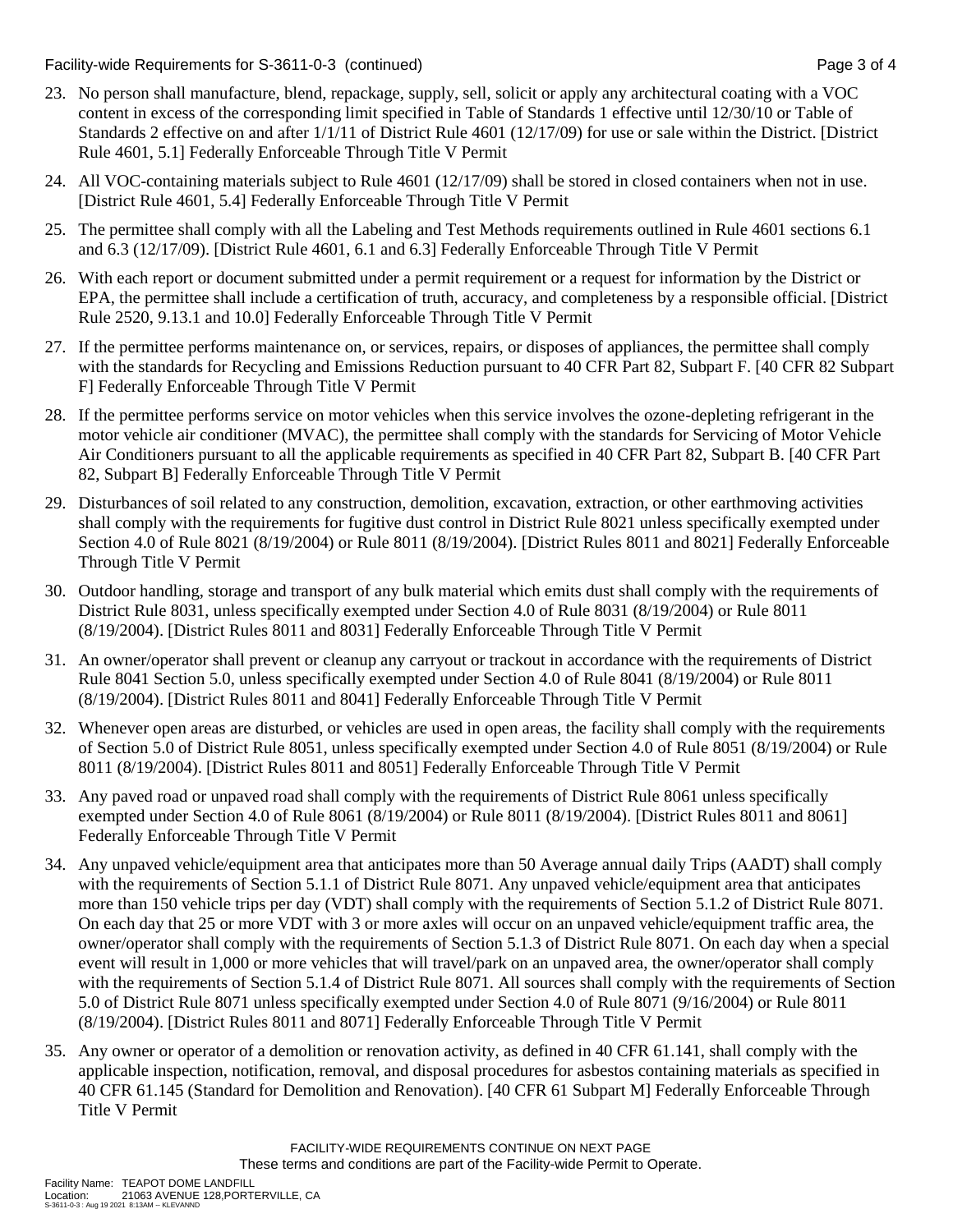Facility-wide Requirements for S-3611-0-3 (continued) Page 4 of 4

- 36. The permittee shall submit certifications of compliance with the terms and standards contained in Title V permits, including emission limits, standards and work practices, to the District and the EPA annually (or more frequently as specified in an applicable requirement or as specified by the District). The certification shall include the identification of each permit term or condition, the compliance status, whether compliance was continuous or intermittent, the methods used for determining the compliance status, and any other facts required by the District to determine the compliance status of the source. [District Rule 2520, 9.16] Federally Enforceable Through Title V Permit
- 37. The permittee shall submit an application for Title V permit renewal to the District at least six months, but not greater than 18 months, prior to the permit expiration date. [District Rule 2520, 5.2] Federally Enforceable Through Title V Permit
- 38. When a term is not defined in a Title V permit condition, the definition in the rule cited as the origin and authority for the condition in a Title V permits shall apply. [District Rule 2520, 9.1.1] Federally Enforceable Through Title V Permit
- 39. Compliance with permit conditions in the Title V permit shall be deemed in compliance with the following outdated SIP requirements: Rule 401 (Madera, Fresno, Kern, Kings, San Joaquin, Stanislaus, Tulare and Merced), Rule 110 (Fresno, Stanislaus, San Joaquin), Rule 109 (Merced), Rule 113 (Madera), Rule 111 (Kern, Tulare, Kings), and Rule 202 (Fresno, Kern, Tulare, Kings, Madera, Stanislaus, Merced, San Joaquin). A permit shield is granted from these requirements. [District Rule 2520, 13.2] Federally Enforceable Through Title V Permit
- 40. Compliance with permit conditions in the Title V permit shall be deemed in compliance with the following applicable requirements: SJVUAPCD Rules 1100, sections 6.1 and 7.0 (12/17/92); 2010, sections 3.0 and 4.0 (12/17/92); 2031 (12/17/92); 2040 (12/17/92); 2070, section 7.0 (12/17/92); 2080 (12/17/92); 4101 (2/17/05); 4601 (12/17/09); 8021 (8/19/2004); 8031 (8/19/2004); 8041 (8/19/2004); 8051 (8/19/2004); 8061 (8/19/2004); and 8071 (9/16/2004). A permit shield is granted from these requirements. [District Rule 2520, 13.2] Federally Enforceable Through Title V Permit
- 41. No air contaminant shall be released into the atmosphere which causes a public nuisance. [District Rule 4102]
- 42. The reporting periods for the Report of Required Monitoring and the Compliance Certification Report begin May 1 of every year, unless alternative dates are approved by the District Compliance Division. These reports are due by the last day of the month following the end of the reporting period. [District Rule 2520] Federally Enforceable Through Title V Permit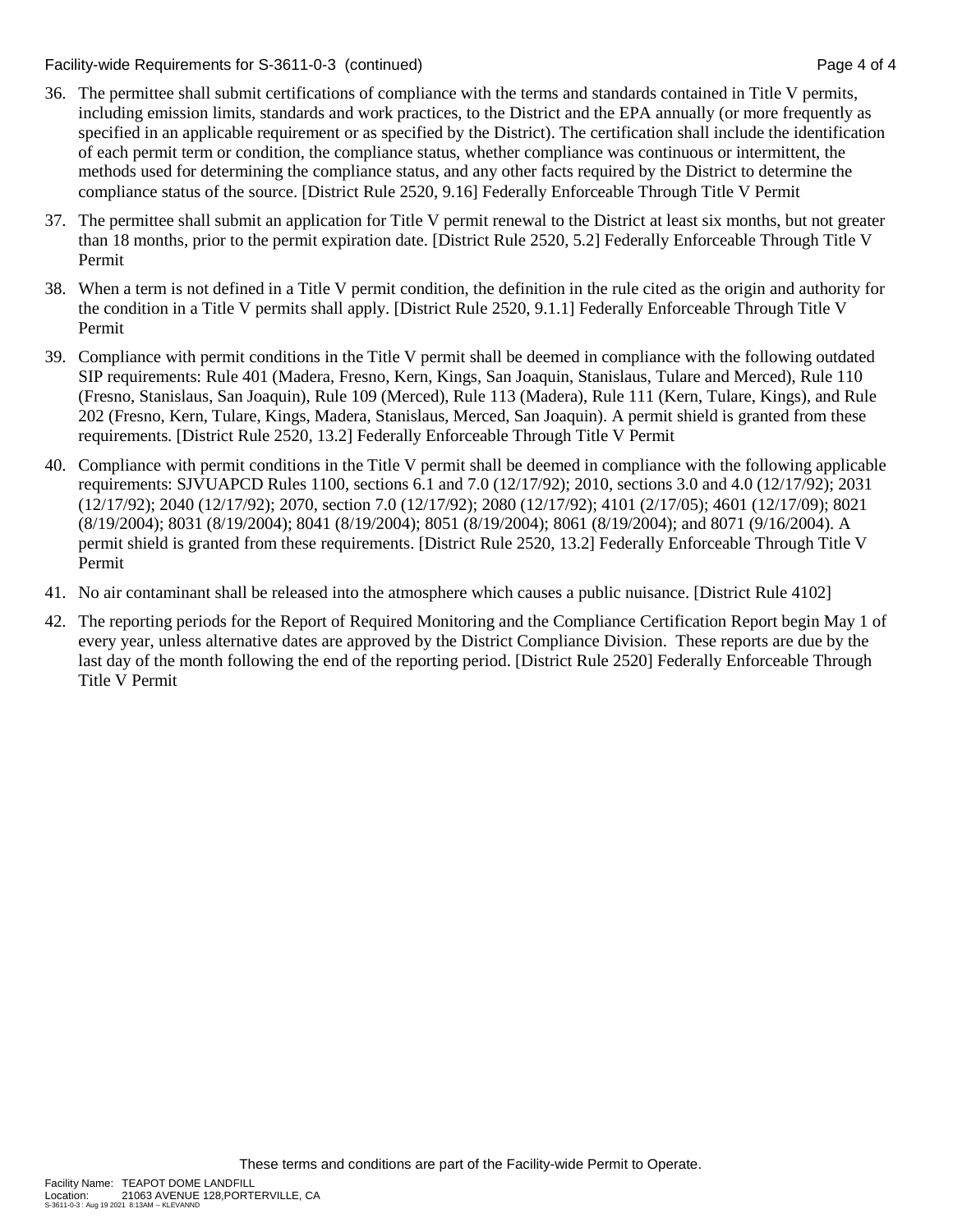# *San Joaquin Valley Air Pollution Control District*

#### **PERMIT UNIT:** S-3611-1-6 **EXPIRATION DATE:** 08/31/2026

#### **SECTION:** NW18 **TOWNSHIP:** 22S **RANGE:** 27E

#### **EQUIPMENT DESCRIPTION:**

MUNICIPAL SOLID WASTE LANDFILL, 5 MILLION CUBIC METER CAPACITY WITH LANDFILL GAS COLLECTION AND CONTROL SYSTEM CONSISTING OF GAS COLLECTION WELLS, PIPING NETWORK, CONDENSATE SUMPS, CONDENSATE STORAGE TANK (WITH CONDENSATE INJECTION TO FLARE), KNOCKOUT VESSEL, BLOWER(S), AND LFG SPECIALTIES MODEL GF350 ENCLOSED LANDFILL GAS FLARE WITH PROPANE PILOT, AIR LOUVERS, AUTOMATIC SHUT DOWN DEVICE, AND TEMPERATURE INDICATOR/RECORDER

# **PERMIT UNIT REQUIREMENTS**

- 1. The NMOC emission rate shall be calculated using the equation in 40CFR60.754(a)(1)(i), if the actual year-to-year solid waste acceptance rate is known or the equation in  $40CFR60.754(a)(1)(ii)$ , if the actual year-to-year solid waste acceptance rate is unknown. The values for k, Lo, and CNMOC for both equations shall be taken from 40CFR60.754(a)(1), as appropriate. Both equations may be used if the actual year-to-year acceptance rate is known for a part of the landfill life, but unknown for another part of the landfill life. The mass of nondegradable solid waste may be subtracted from the average annual acceptance rate when calculating R, if documentation of the nature and amount of such wastes is maintained. (Tier 1 specifications) [40 CFR 60.754(a)(1) and 62.14354] Federally Enforceable Through Title V Permit
- 2. If the calculated NMOC emission rate is equal to or greater than 50 megagrams/year, then the landfill owner or operator shall either comply with the requirements of this permit to submit a collection and control design plan and install the system, or determine a site-specific NMOC concentration and recalculate the NMOC emission rate using Tier 2 specifications. [40 CFR 60.754(a)(2)(ii) and 62.14354] Federally Enforceable Through Title V Permit
- 3. Tier 2 specifications to determine the site-specific NMOC concentration shall include the following: 1) For sampling, at least 2 sample probes shall be installed per hectare of landfill surface that has retained waste for at least 2 years, up to a maximum of 50 required probes. One sample of landfill gas shall be collected from each probe to determine the NMOC concentration, using EPA Method 25, 25C, another method approved by the EPA, or 18, in accordance with 40 CFR 60.754(a)(3). If EPA Method 18 is used, the minimum list of compounds to be tested shall be those published in the most recent Compilation of AP-42. If composite sampling is used, equal sample volumes are required. All samples taken shall be used in the analysis. The NMOC concentration from Method 25 or 25C shall be divided by 6 to convert from C-NMOC, as carbon to as hexane. 2) For landfills equipped with active collection systems, samples may be collected from the common header pipe before gas moving or condensate removal equipment; a minimum of 3 samples must be collected. [40 CFR 60.754(a)(3), (a)(5) and 62.14354] Federally Enforceable Through Title V Permit
- 4. Tier 2 specifications to determine the site-specific NMOC concentration shall include the following: 1)The NMOC mass emission rate shall be recalculated using the average site-specific concentration, instead of the default value, 2) If the resulting calculated mass emission rate is equal to or greater than 50 megagrams/year, the landfill owner or operator shall either comply with 60.752(b)(2), or determine a site-specific methane generation rate constant and recalculate the NMOC emission rate using Tier 3 specifications. [40 CFR 60.754(a)(3)(i)&(ii) and 62.14354] Federally Enforceable Through Title V Permit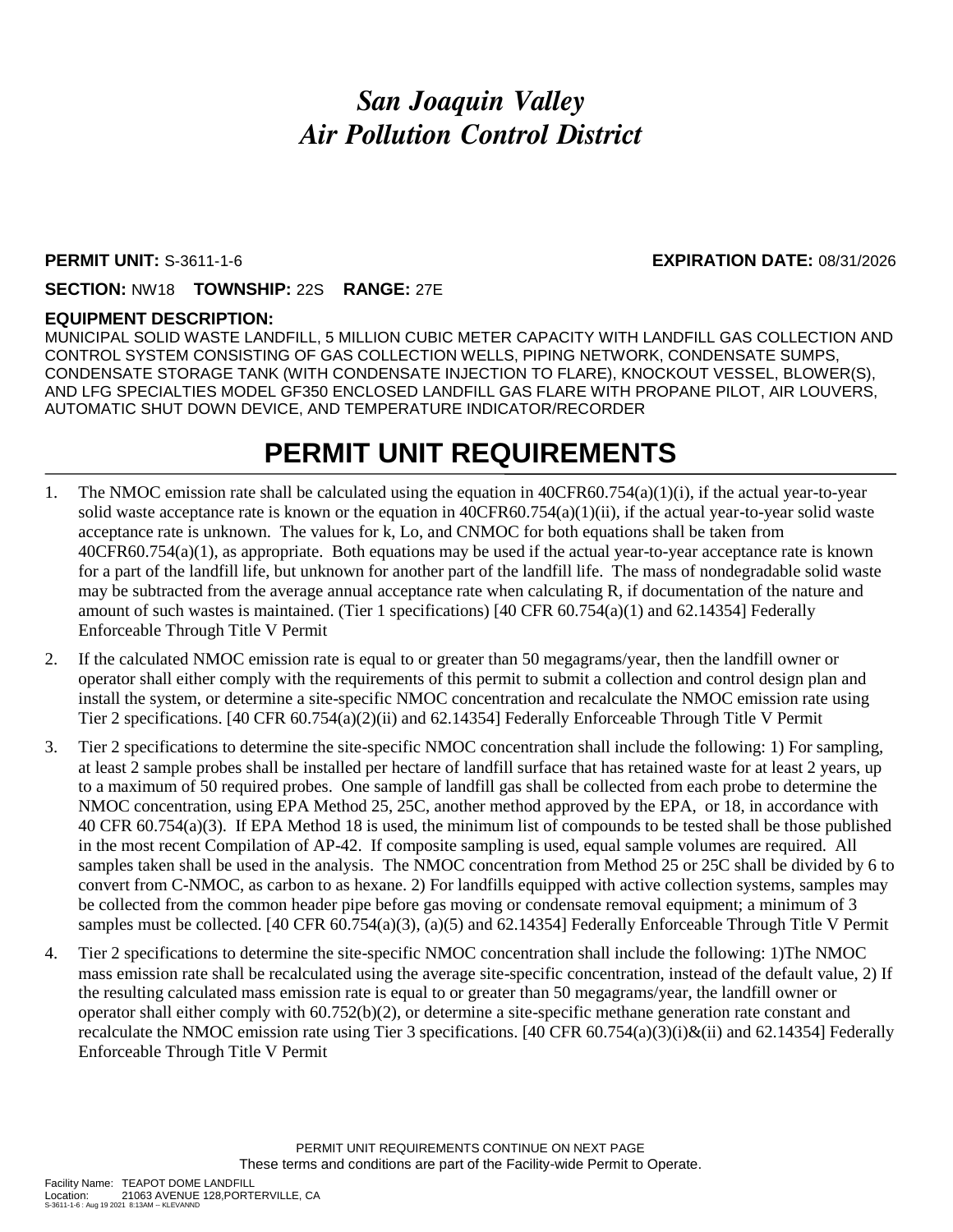Permit Unit Requirements for S-3611-1-6 (continued) Page 2 of 4

- 5. If the calculated NMOC mass emission rate, using the site-specific NMOC concentration, is less than 50 megagrams/year, then a periodic estimate of the emission rate report, pursuant to 60.757(b)(1) shall be submitted to the Administrator. The site-specific NMOC concentration shall be retested every 5 years, using Tier 2 specifications. [40 CFR 60.754(a)(3)(iii) and 62.14354] Federally Enforceable Through Title V Permit
- 6. Tier 3 specifications to determine the site-specific methane generation rate constant shall include the following: 1) EPA Method 2E or another method approved by the EPA shall be used, 2) The NMOC mass emission rate shall be recalculated using the average site-specific NMOC concentration and the site-specific methane generation rate constant k, instead of the default values in 40 CFR  $60(a)(1)$ , and 3) If the resulting calculated NMOC mass emission rate is equal to or greater than 50 megagrams/year, the landfill owner or operator shall comply with 60.752(b)(2). [40] CFR 60.754(a)(4), (a)(5) and (i) and 62.14354] Federally Enforceable Through Title V Permit
- 7. If Tier 3 specifications are used to determine the site-specific methane generation rate and the calculated NMOC mass emission rate is less than 50 megagrams/year, then a periodic emission rate report shall be submitted to the Administrator, pursuant to 60.757(b)(1) and the NMOC concentration shall be recalculated annually, pursuant to 60.757(b)(1), using the site-specific methane generation rate constant and the NMOC concentration obtained using Tier 2 specifications. Determination of the site-specific methane generation rate constant is performed once and used in all subsequent annual NMOC emission rate calculations. [40 CFR 60.754(a)(4)(ii) and 62.14354] Federally Enforceable Through Title V Permit
- 8. For PSD purposes, the NMOC emission rate shall be estimated and compared to the PSD major source and significance levels in 40 CFR 51.166 or 52.21, using AP-42 or EPA-approved procedures. [40 CFR 60.754(c) and 62.14354] Federally Enforceable Through Title V Permit
- 9. The NMOC emission rate shall be recalculated and reported to the APCO annually, except as otherwise provided in this permit, until such time as the calculated NMOC emission rate is equal to or greater than 50 megagrams/year and a collection and control system is installed or until the landfill is closed. [40 CFR 60.752(b)(1), 60.754(a), 60.757(b), 62.14354 and 62.14355] Federally Enforceable Through Title V Permit
- 10. If the NMOC emission rate, as reported in the annual report is less than 50 megagrams/year in each of the next 5 consecutive years, the owner or operator may elect to submit an estimate of the NMOC emission rate for the next 5 year period in lieu of the annual reports for those 5 years. This estimate shall include the current amount of solid waste-in-place and the estimated waste acceptance rate for each year of the 5 years. All data and calculations upon which this estimate is based shall be provided to the APCO. This estimate shall be revised at least once every 5 years. [40 CFR 60.757(b)(1)(ii) and 62.14355] Federally Enforceable Through Title V Permit
- 11. If the actual waste acceptance rate exceeds the estimated rate used in any year reported in a 5-year estimate of the NMOC emission rate, then a revised 5-year estimate shall be submitted to the APCO. The revised estimate shall cover the 5-year period beginning with the year in which the actual waste acceptance rate exceeded the estimated acceptance rate. [40 CFR 60.757(b)(1)(ii) and 62.14355] Federally Enforceable Through Title V Permit
- 12. The NMOC emission rate report shall include all the data, calculations, sample reports and measurements used to estimate the annual or 5-year emissions. [40 CFR 60.757(b)(2) and 62.14355] Federally Enforceable Through Title V Permit
- 13. If the owner or operator elects to recalculate the NMOC emission rate using Tier 2 specifications and the resulting NMOC emission rate is less than 50 megagrams/year, annual periodic reporting shall resume. The revised NMOC emission rate report, with the recalculated NMOC emission rate using Tier 2 specifications, shall be submitted within 180 days of the first Tier 1 calculated exceedance of 50 megagrams/year. [40 CFR 60.757(c)(1) and 62.14355] Federally Enforceable Through Title V Permit
- 14. If the owner or operator elects to recalculate the NMOC emission rate using Tier 3 specifications and the resulting NMOC emission rate is less than 50 megagrams/year, annual periodic reporting shall resume. The revised NMOC emission rate report, with the recalculated NMOC emission rate using Tier 3 specifications, shall be submitted within 1 year of the first Tier 1 calculated exceedance of 50 megagrams/year. [40 CFR 60.757(c)(2) and 62.14355] Federally Enforceable Through Title V Permit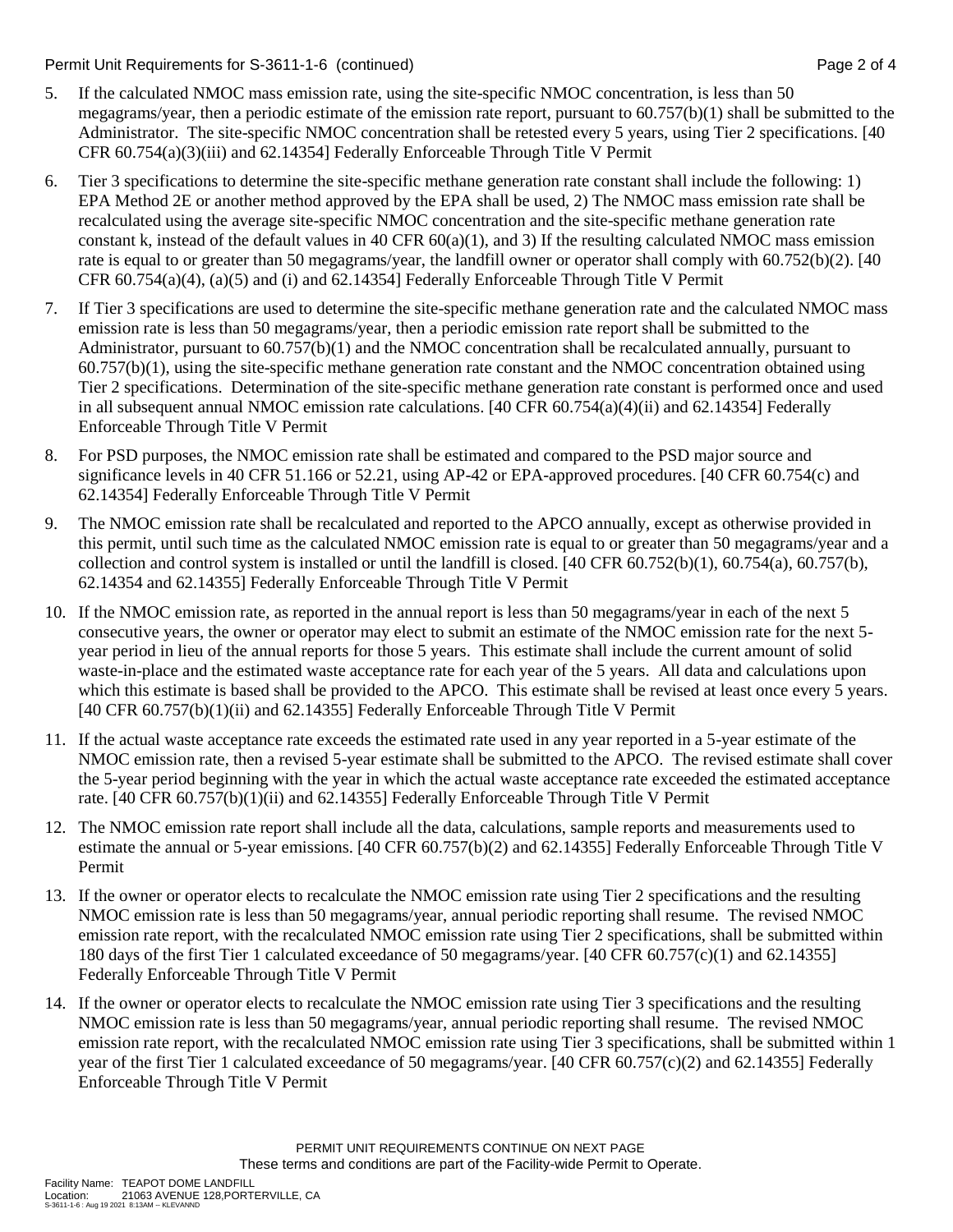Permit Unit Requirements for S-3611-1-6 (continued) Page 3 of 4

- 15. Each owner or operator shall keep for at least 5 years up-to-date, readily accessible, on-site records of the maximum design capacity, the current amount of solid waste in-place, and the year-by-year waste acceptance rate. Off-site records may be maintained if they are retrievable within 4 hours. [40 CFR 60.758(a), 62.14355(a) and District Rule 2520, 9.4.2] Federally Enforceable Through Title V Permit
- 16. This operating permit may be cancelled with APCO approval when the landfill is closed, pursuant to the requirements of this permit, if the landfill is not otherwise subject to the requirements of either 40 CFR part 70 or part 71 and if either 1) it was never subject to the requirement for a control system under 40 CFR 60.752(b)(2); or 2) the owner or operator meets the conditions for control system removal specified in 40 CFR  $60.752(b)(2)(v)$ . [40 CFR  $60.752(b)$  and 62.14352(f)] Federally Enforceable Through Title V Permit
- 17. If the landfill is permanently closed, a closure notification shall be submitted to the APCO within 30 days of waste disposal cessation. A permanent closure must take place in accordance with 40 CFR 258.60. If a closure report has been submitted, no additional waste may be placed in the landfill without filing a notification of modification to the APCO, pursuant to 40 CFR 60.7(a)(4). [40 CFR 60.752(b)(1)(ii)(B), 60.757(d) and 62.14352(f)] Federally Enforceable Through Title V Permit
- 18. If the calculated NMOC is equal to or greater than 50 megagrams/year, the owner or operator shall install a collection and control system, that effectively captures the gas generated within the landfill, within 30 months of that determination. This operating permit must be modified accordingly to show compliance with 40 CFR 62, Subpart GGG requirements applicable to a MSWL with a collection and control system. [40 CFR 60.752(b)(2)(ii), 60.753, 60.755, 60.756, 62.14353 and 62.14354] Federally Enforceable Through Title V Permit
- 19. If a gas collection and control system is installed, it shall comply with the operational standards of 40 CFR 60.753, the compliance provisions of 40 CFR 60.755, the monitoring provisions of 40 CFR 60.756, the reporting and record keeping requirements of 40 CFR 60.757 and 60.758, and the requirements of 40 CFR 60.759 (for active collection systems). [40 CFR 60.752(b)(2)(ii), 60.753, 60.755, 60.756, 60.757, 60.758, 60.759, 62.14353 and 62.14354(b)] Federally Enforceable Through Title V Permit
- 20. Permittee shall comply with the Increments of Progress as defined in Table 3 of 40 CFR 62, Subpart GGG, unless a site specific schedule is approved by EPA, which includes notification of EPA no later than 10 business days after completing each increment of progress. [40 CFR 62.14355(b)] Federally Enforceable Through Title V Permit
- 21. Permittee shall submit the Final Control Plan (as defined in 40 CFR 62.14351) one year after the first annual emission rate report showing NMOC emissions > 50 megagrams/year, unless a site-specific schedule is approved by EPA. (Increment 1) [40 CFR 62.14356(a)(1)] Federally Enforceable Through Title V Permit
- 22. Permittee shall Award Contract(s) (as defined in 40 CFR 62.14351) 20 months after the first annual emission rate report showing NMOC emissions > 50 megagrams/year, unless a site-specific schedule is approved by EPA. (Increment 2) [40 CFR 62.14356(a)(2)] Federally Enforceable Through Title V Permit
- 23. Permittee shall Initiate On-Site Construction (as defined in 40 CFR 62.14351) 24 months after the first annual emission rate report showing NMOC emissions > 50 megagrams/year, unless a site-specific schedule is approved by EPA. (Increment 3) [40 CFR 62.14356(a)(3)] Federally Enforceable Through Title V Permit
- 24. Permittee shall Complete On-Site Construction (as defined in 40 CFR 62.14351) 30 months after the first annual emission rate report showing NMOC emissions > 50 megagrams/year, unless a site-specific schedule is approved by EPA. (Increment 4) [40 CFR 62.14356(a)(4)] Federally Enforceable Through Title V Permit
- 25. Permittee shall Achieve Final Compliance (as defined in 40 CFR 62.14351) 30 months after the first annual emission rate report showing NMOC emissions > 50 megagrams/year, unless a site-specific schedule is approved by EPA. (Increment 5) [40 CFR 62.14356(a)(5)] Federally Enforceable Through Title V Permit
- 26. Permittee must conduct initial performance tests of the landfill gas collection system and air pollution control equipment 30 months and 180 days after the first annual emission rate report showing NMOC emissions > 50 megagrams/year, unless a site-specific schedule is approved by EPA. [40 CFR 62.14356(a)(5)] Federally Enforceable Through Title V Permit
- 27. Landfill gas H2S content shall not exceed 75 ppmv. [District NSR Rule] Federally Enforceable Through Title V Permit

PERMIT UNIT REQUIREMENTS CONTINUE ON NEXT PAGE These terms and conditions are part of the Facility-wide Permit to Operate.